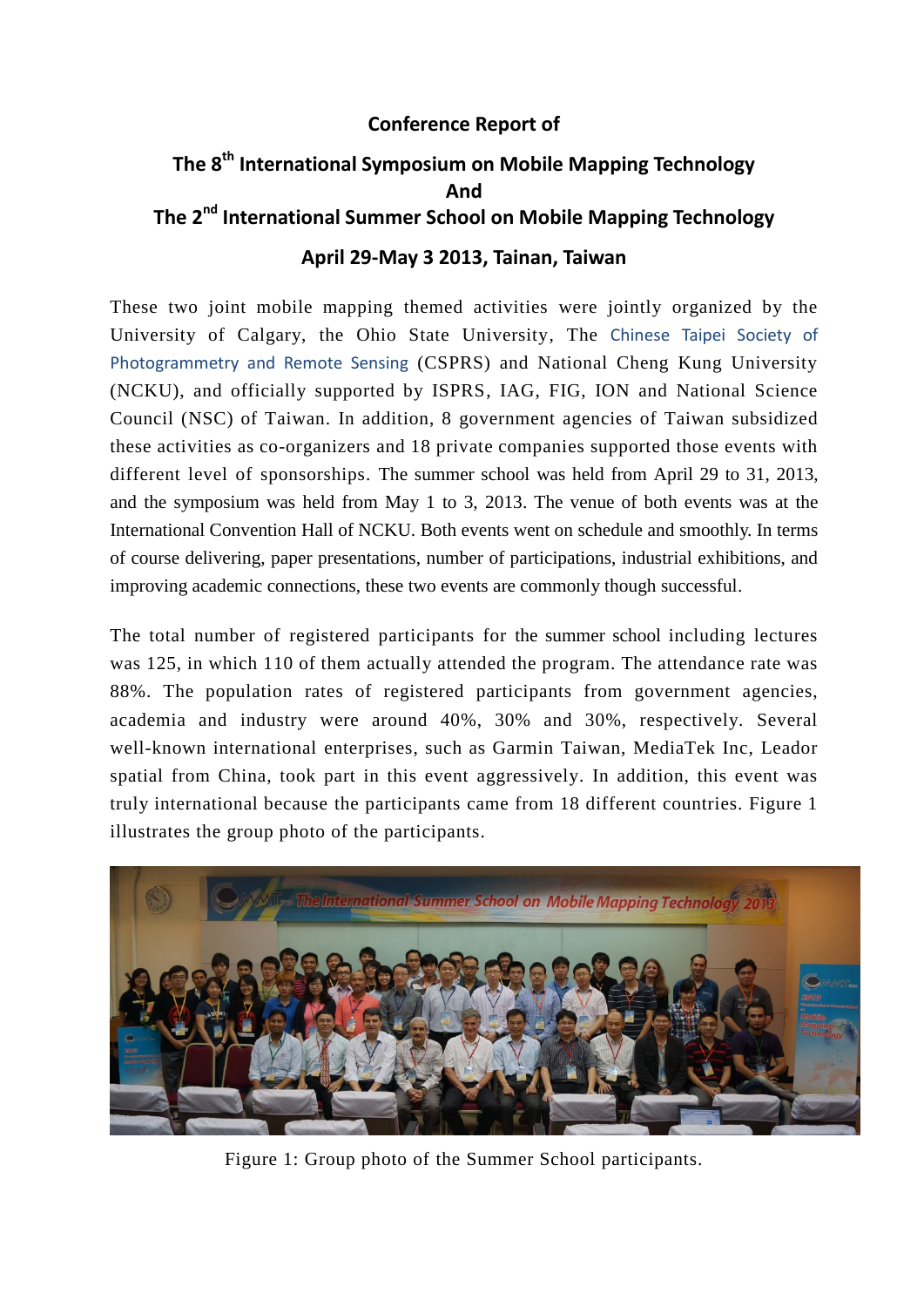The total number of symposium participants was 243, which is about the average number of the previous MMT symposiums. Among the participants, 95 of them came from oversea (19 different countries) and 148 of them were local people. Figure 2 illustrates the group photo of participants taken after the opening ceremony. There were 4 keynote speeches arranged in 2 plenary sessions and 3 invited talks arranged in technical sessions to enrich the technical content of this symposium. There were 84 papers presented in the symposium including 54 oral presentations and 27 posters. The total number of completed sessions was 16, including 12 technical sessions, 2 poster sessions and 2 industry sessions. Awards based on the technical content competition and oral presentation skills were offered for the first time of the MMT series symposiums. 5 contenders out of 20 were awarded "Innovation in Mobile Mapping Technology Award", 15 contenders out of 30 were awarded "Best Student Paper Award", and 12 presenters were awarded "Best Presentation Award". There were 28 sponsors supporting those events of the symposium, in which 11 of those came from public sectors and societies and the other 18 came from industrial companies with different level of sponsorships. As usually, this symposium offered an exhibition program for indoor and outdoor exhibitions. There were 13 sponsors participated indoor exhibition program, and 11 of them set up outdoor exhibitions for better appreciation of the advance of mobile mapping technology. Table 1 summarizes the statistics of the symposium. Three social events including ice break dinner, welcome banquet and half day city tour were arranged. Figure 3 shows the pictures taken during ice break dinner and welcome banquet respectively.



Figure 2: Group photo of the Symposium participants.

|  |  |  |  |  | Table 1: Statistics of the symposium. |
|--|--|--|--|--|---------------------------------------|
|--|--|--|--|--|---------------------------------------|

| <b>Participant Statistics</b> |               |                                 |  |  |  |  |
|-------------------------------|---------------|---------------------------------|--|--|--|--|
| Item                          | <b>Number</b> | Category                        |  |  |  |  |
| Registration                  | 254           | <b>Online Registration: 237</b> |  |  |  |  |
|                               |               | <b>Onsite Registration: 17</b>  |  |  |  |  |